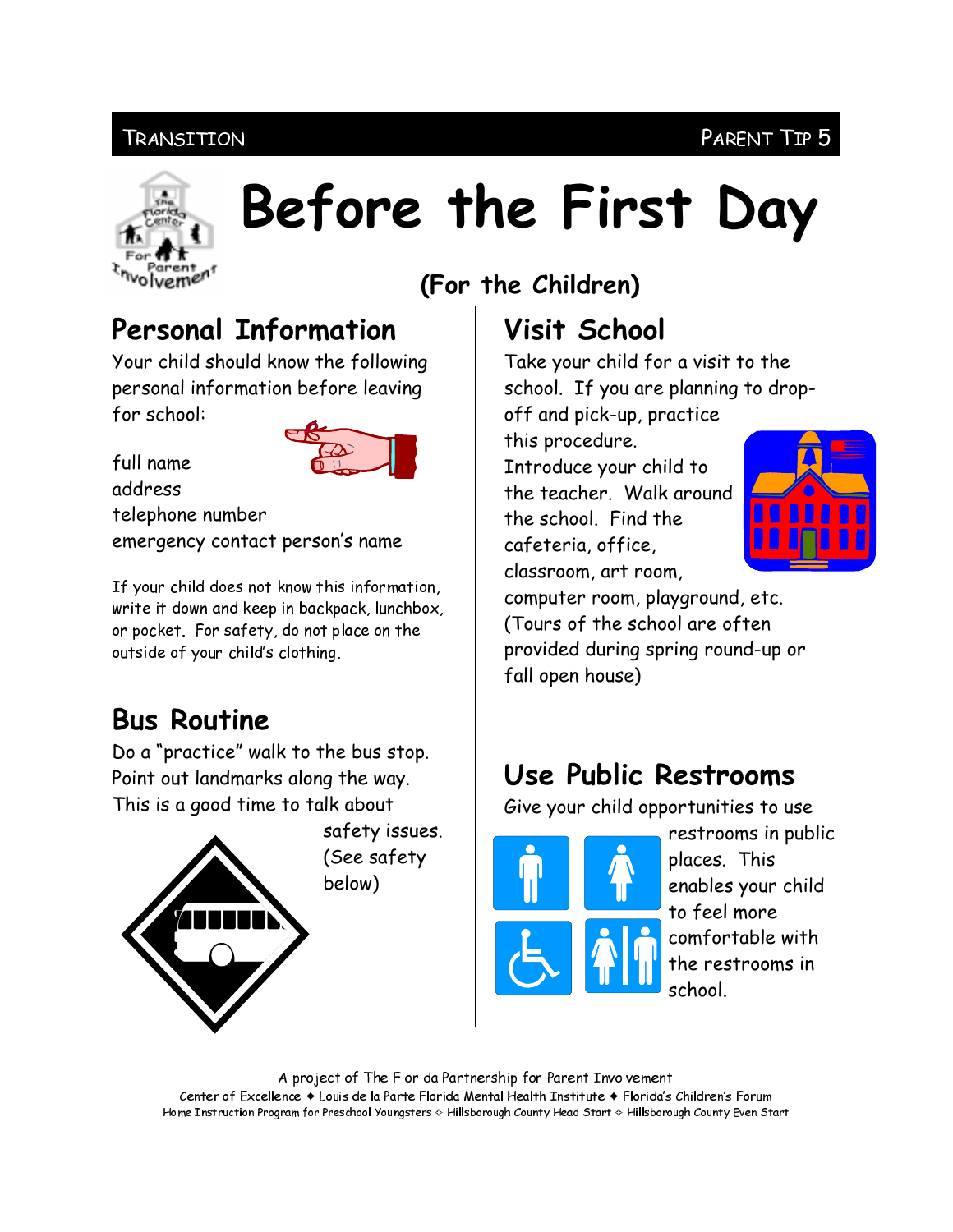### Schooltime Schedule

Establish a schooltime schedule. Consider bathtime, bedtime, wake-up time, time for dressing, packing lunches, and getting supplies



together. Have your child help you in making this schedule. Make it clear which responsibilities are yours and which are your child's.

# Self-help Skills

Encourage your child to take responsibility and accomplish tasks independently.



Self-help skills that will help your child in kindergarten are:

 $\sqrt{d}$ ressing

- √tying shoes
- $\checkmark$  toileting
- √washing hands
- √putting personal items away



**Safety Rules** Make sure your child understands and obeys safety rules such as:

Ocross the street at crosswalks **Owalk on sidewalks** 

prefuse gifts or rides from strangers  $\circ$ sit on the bus

For more information contact:

A project of The Florida Partnership for Parent Involvement Center of Excellence ♦ Louis de la Parte Florida Mental Health Institute ♦ Florida's Children's Forum Home Instruction Program for Preschool Youngsters & Hillsborough County Head Start & Hillsborough County Even Start